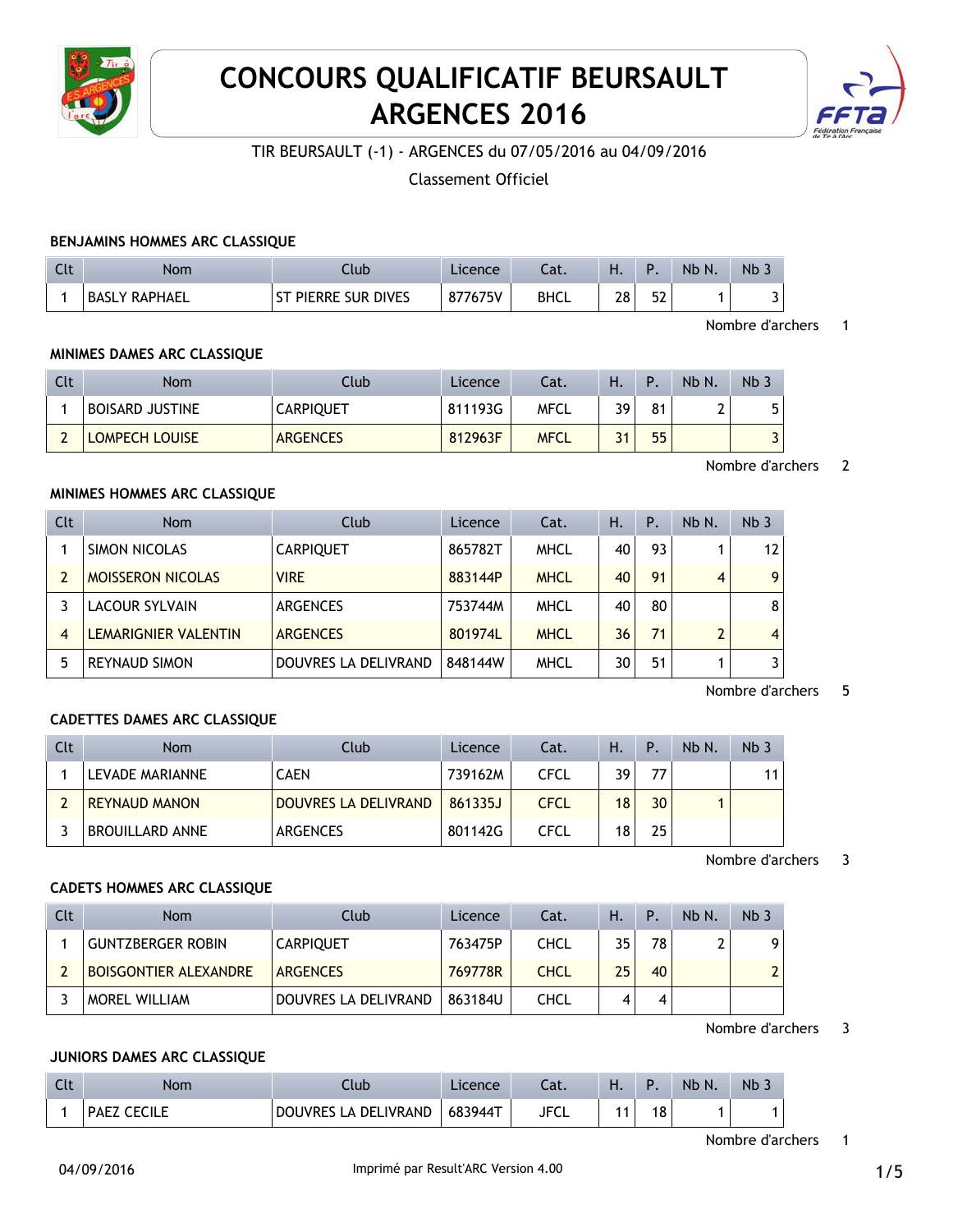## **JUNIORS HOMMES ARC CLASSIQUE**

| Clt | <b>Nom</b>         | Ilub                | Licence | ۵t.  | Ή. | Þ  | Nb N. | Nb 7 |
|-----|--------------------|---------------------|---------|------|----|----|-------|------|
|     | DUPONT ALEXIS      | FONTENAY LE MARMION | 723990W | JHCL | דר |    |       |      |
|     | DAUMESNIL CORENTIN | <b>ARGENCES</b>     | 661524Y | JHCL | 27 | 49 |       |      |

Nombre d'archers 2

#### **SENIORS DAMES ARC CLASSIQUE**

| Clt            | <b>Nom</b>                | Club                       | Licence | Cat.        | Н. | Ρ. | Nb N. | Nb <sub>3</sub> |
|----------------|---------------------------|----------------------------|---------|-------------|----|----|-------|-----------------|
|                | <b>BOISGONTIER SYLVIA</b> | <b>ARGENCES</b>            | 744323X | <b>SFCL</b> | 40 | 74 |       | 7               |
|                | <b>LAURENCE SYLVIANE</b>  | <b>FONTENAY LE MARMION</b> | 754738T | <b>SFCL</b> | 35 | 51 |       | 1               |
|                | LE CALVEZ-BESNARD KATIA   | DOUVRES LA DELIVRAND       | 747969K | <b>SFCL</b> | 29 | 44 |       | 1               |
| $\overline{4}$ | LELEU PAULINE             | <b>ARGENCES</b>            | 879994R | <b>SFCL</b> | 28 | 52 |       | $\overline{4}$  |
| 5              | LACOUR SONIA              | <b>ARGENCES</b>            | 791033U | <b>SFCL</b> | 23 | 37 |       | $\overline{2}$  |
| 6              | <b>REYNAUD LAURENCE</b>   | DOUVRES LA DELIVRAND       | 8542815 | <b>SFCL</b> | 11 | 18 |       | $\overline{2}$  |

Nombre d'archers 6

# **SENIORS HOMMES ARC CLASSIQUE**

| Clt             | <b>Nom</b>               | Club                         | Licence | Cat.        | Η. | P. | Nb N.          | Nb <sub>3</sub> |
|-----------------|--------------------------|------------------------------|---------|-------------|----|----|----------------|-----------------|
| 1               | LEVADE PHILIPPE          | <b>CAEN</b>                  | 704702F | <b>SHCL</b> | 38 | 69 |                | 6               |
| $\overline{2}$  | <b>DEMARAIS PHILIPPE</b> | <b>CARPIQUET</b>             | 809891S | <b>SHCL</b> | 33 | 55 |                | 5               |
| 3               | <b>AUGUE PASCAL</b>      | <b>CARPIQUET</b>             | 861508X | <b>SHCL</b> | 30 | 56 |                | $\overline{4}$  |
| $\overline{4}$  | LE ROY OLIVIER           | <b>CARPIQUET</b>             | 851805A | <b>SHCL</b> | 29 | 53 |                | 3               |
| 5               | MOREL MARC               | DOUVRES LA DELIVRAND         | 848171A | <b>SHCL</b> | 26 | 47 |                | 3               |
| 6               | <b>CHRISTIEN ERIC</b>    | <b>HEROUVILLE SAINT CLAI</b> | 754787W | <b>SHCL</b> | 26 | 45 | $\overline{2}$ |                 |
| 7               | <b>BASLY BENOIT</b>      | ST PIERRE SUR DIVES          | 448032S | <b>SHCL</b> | 24 | 45 | 1              | 3               |
| 8               | <b>PALMERE LOIC</b>      | <b>FONTENAY LE MARMION</b>   | 591897S | <b>SHCL</b> | 18 | 29 |                |                 |
| 9               | <b>BOUCE DAVID</b>       | <b>CAEN</b>                  | 878677J | <b>SHCL</b> | 13 | 21 |                | $\overline{2}$  |
| 10 <sup>1</sup> | <b>CARABY FLORIAN</b>    | <b>FONTENAY LE MARMION</b>   | 905508Y | <b>SHCL</b> | 11 | 17 |                | $\overline{2}$  |
| 11              | <b>VOISIN VINCENT</b>    | DOUVRES LA DELIVRAND         | 851461B | <b>SHCL</b> | 10 | 14 |                |                 |

Nombre d'archers 11

#### **VETERANS HOMMES ARC CLASSIQUE**

| Clt            | <b>Nom</b>              | Club                        | Licence | Cat.        | Η. | P. | Nb N. | Nb <sub>3</sub> |
|----------------|-------------------------|-----------------------------|---------|-------------|----|----|-------|-----------------|
|                | <b>PALY OLIVIER</b>     | <b>CARPIQUET</b>            | 800914J | <b>VHCL</b> | 40 | 82 |       | 9               |
| $\overline{2}$ | <b>MEYER PASCAL</b>     | <b>DOUVRES LA DELIVRAND</b> | 649972S | <b>VHCL</b> | 39 | 73 |       | $\vert$         |
| 3              | <b>LAURENT ERIC</b>     | <b>BAYEUX</b>               | 703826D | <b>VHCL</b> | 38 | 74 |       | 9 <sub>1</sub>  |
| $\overline{4}$ | <b>DURAND PHILIPPE</b>  | <b>CAEN</b>                 | 466148H | <b>VHCL</b> | 35 | 64 |       | $\overline{3}$  |
| 5              | <b>COLL CHRISTOPHE</b>  | <b>CARPIQUET</b>            | 846024S | <b>VHCL</b> | 34 | 65 |       | $\overline{3}$  |
| 6              | <b>MEZERAY BERTRAND</b> | <b>ARGENCES</b>             | 311924Y | <b>VHCL</b> | 34 | 56 |       | $\vert$         |
| 7              | <b>FAUCON ALAIN</b>     | <b>ARGENCES</b>             | 374774N | <b>VHCL</b> | 32 | 56 |       | 2 <sup>1</sup>  |
| 8              | <b>PAYSANT BRUNO</b>    | <b>CARPIQUET</b>            | 827246F | <b>VHCL</b> | 27 | 42 |       | 2 <sup>1</sup>  |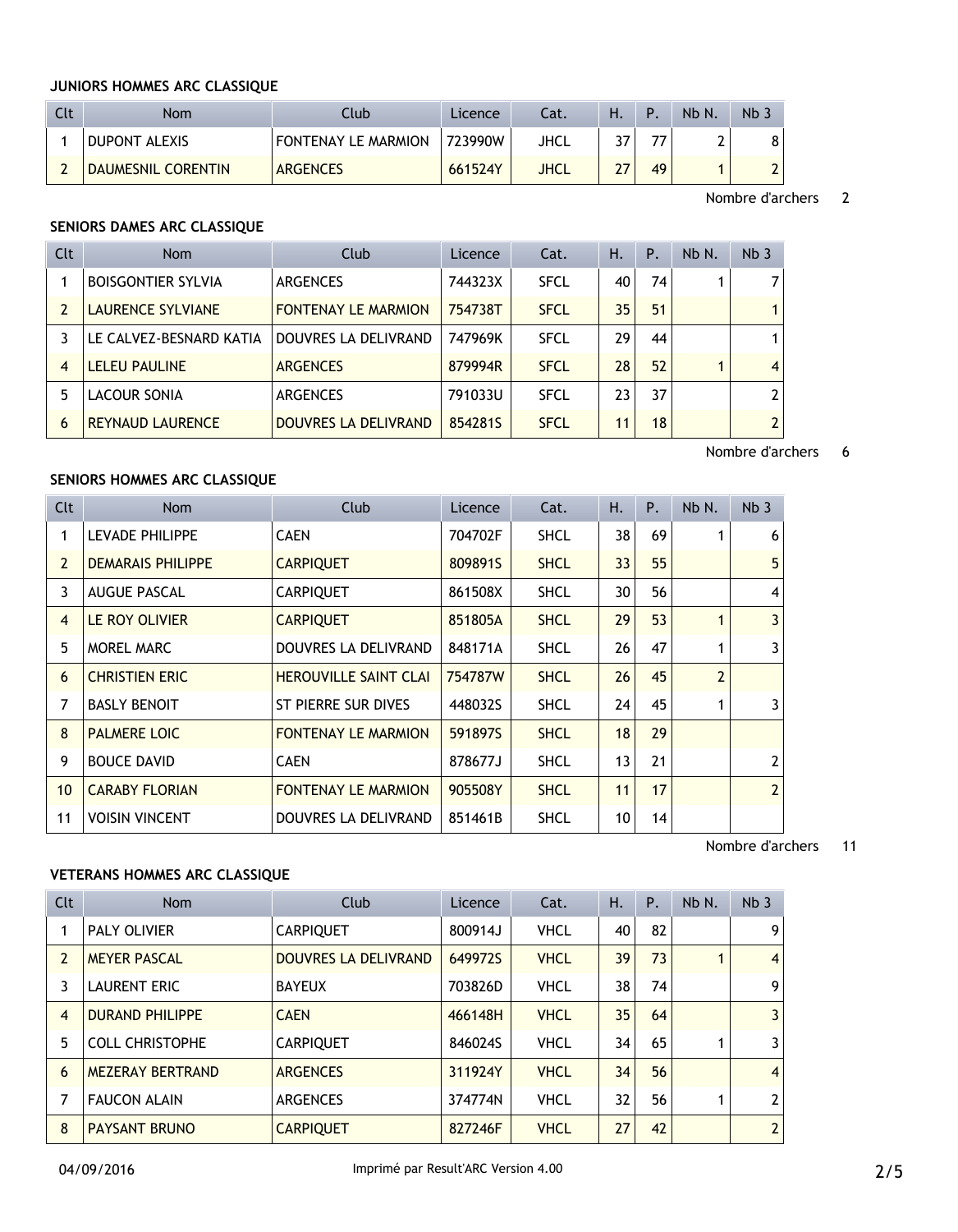|  | LE CALVEZ-BESNARD JEAN-   DOUVRES LA DELIVRAND   863021S |  |  | <b>VHCL</b> |  |  |  |  |  |
|--|----------------------------------------------------------|--|--|-------------|--|--|--|--|--|
|--|----------------------------------------------------------|--|--|-------------|--|--|--|--|--|

Nombre d'archers 9

#### **SUPER VETERANS HOMMES ARC CLASSIQUE**

| Clt            | <b>Nom</b>               | Club                       | Licence | Cat.         | Η. | Ρ. | Nb N. | Nb <sub>3</sub> |
|----------------|--------------------------|----------------------------|---------|--------------|----|----|-------|-----------------|
|                | <b>HAUTEUR MARC</b>      | <b>CARPIQUET</b>           | 717062R | <b>SVHCL</b> | 37 | 66 |       | 4               |
|                | <b>BONILLO ROBERT</b>    | <b>BAYEUX</b>              | 753455Y | <b>SVHCL</b> | 36 | 66 |       | 3               |
|                | <b>BROCHARD MICHEL</b>   | <b>FONTENAY LE MARMION</b> | 311052A | <b>SVHCL</b> | 28 | 43 |       |                 |
| $\overline{4}$ | <b>PRIEUR JEAN-LOUIS</b> | <b>FONTENAY LE MARMION</b> | 729455L | <b>SVHCL</b> | 17 | 30 |       | $\overline{2}$  |
| 5              | <b>NOEL GERARD</b>       | <b>ARGENCES</b>            | 267693W | <b>SVHCL</b> | 14 | 24 |       | 1               |
| 6              | <b>GAUNEAU PASCAL</b>    | DOUVRES LA DELIVRAND       | 889383W | <b>SVHCL</b> | 12 | 14 |       |                 |

Nombre d'archers 6

# **CADETS HOMMES ARC A POULIES**

| Clt | Nom                    | Club             | Licence | Cat.        | Н. | Ρ.  | Nb N. | Nb <sub>3</sub> |
|-----|------------------------|------------------|---------|-------------|----|-----|-------|-----------------|
|     | PALY JOCELIN           | <b>CARPIQUET</b> | 793134C | CHCO        | 40 | 104 |       | 18              |
|     | <b>FONTAINE DAMIEN</b> | <b>CARPIQUET</b> | 811195J | <b>CHCO</b> | 32 | 48  |       | $\overline{2}$  |
|     | <b>BOISARD PAUL</b>    | <b>CARPIQUET</b> | 746126G | <b>CHCO</b> | 27 | 39  |       |                 |

## Nombre d'archers 3

# **JUNIORS DAMES ARC A POULIES**

| Clt | Nom                  | Ilub        | Licence | .<br>-aι.   | п. |                       | Nb<br>N. | N <sub>b</sub> |
|-----|----------------------|-------------|---------|-------------|----|-----------------------|----------|----------------|
|     | ANAIS<br>TREMBLAYES, | <b>CAEN</b> | 79584Z  | <b>JFCC</b> | 40 | Q <sub>2</sub><br>1 L |          | . .            |

Nombre d'archers 1

# **JUNIORS HOMMES ARC A POULIES**

| Clt | <b>Nom</b>                | Club             | Licence | Cat. | Н. |     | Nb N. | Nb <sub>2</sub> |
|-----|---------------------------|------------------|---------|------|----|-----|-------|-----------------|
|     | BOISARD DAMIEN            | <b>CARPIQUET</b> | 722675S | JHCO | 40 | 104 |       | 13 <sub>1</sub> |
|     | <b>BOISGONTIER THOMAS</b> | <b>ARGENCES</b>  | 732477W | JHCO | 40 | 98  |       | 16              |

Nombre d'archers 2

#### **SENIORS DAMES ARC A POULIES**

| Clt | <b>Nom</b>                | Club                       | Licence | Cat.        | Η. | Ρ.  | Nb N.          | Nb <sub>3</sub> |
|-----|---------------------------|----------------------------|---------|-------------|----|-----|----------------|-----------------|
|     | LECARPENTIER LAETITIA     | <b>ARGENCES</b>            | 792556Z | <b>SFCO</b> | 40 | 114 | 6              | 22              |
| 2   | <b>DARCILLON CECILE</b>   | <b>FONTENAY LE MARMION</b> | 771397A | <b>SFCO</b> | 40 | 110 | 8              | 5               |
|     | POULINGUE VALERIE         | ST PIERRE SUR DIVES        | 814319E | <b>SFCO</b> | 40 | 105 | 6              | 14              |
| 4   | <b>DAUMESNIL SEVERINE</b> | <b>ARGENCES</b>            | 683007Z | <b>SFCO</b> | 39 | 83  | $\overline{2}$ | 9               |
| 5   | <b>BAILLEUL SIGRID</b>    | <b>ARGENCES</b>            | 857812E | <b>SFCO</b> | 26 | 48  |                | 3               |

Nombre d'archers 5

# **SENIORS HOMMES ARC A POULIES**

| Clt | Nom                     | Ilub                | Licence | ۵t.         | н. | Þ   | Nb N. | Nb <sub>3</sub> |
|-----|-------------------------|---------------------|---------|-------------|----|-----|-------|-----------------|
|     | POULINGUE OLIVIER       | ST PIERRE SUR DIVES | 672124V | <b>SHCO</b> | 40 | 126 | 14    | 18              |
|     | <b>LECUYER FRANCOIS</b> | <b>VIRE</b>         | 766964G | <b>SHCO</b> | 40 | 119 | 10    | 19              |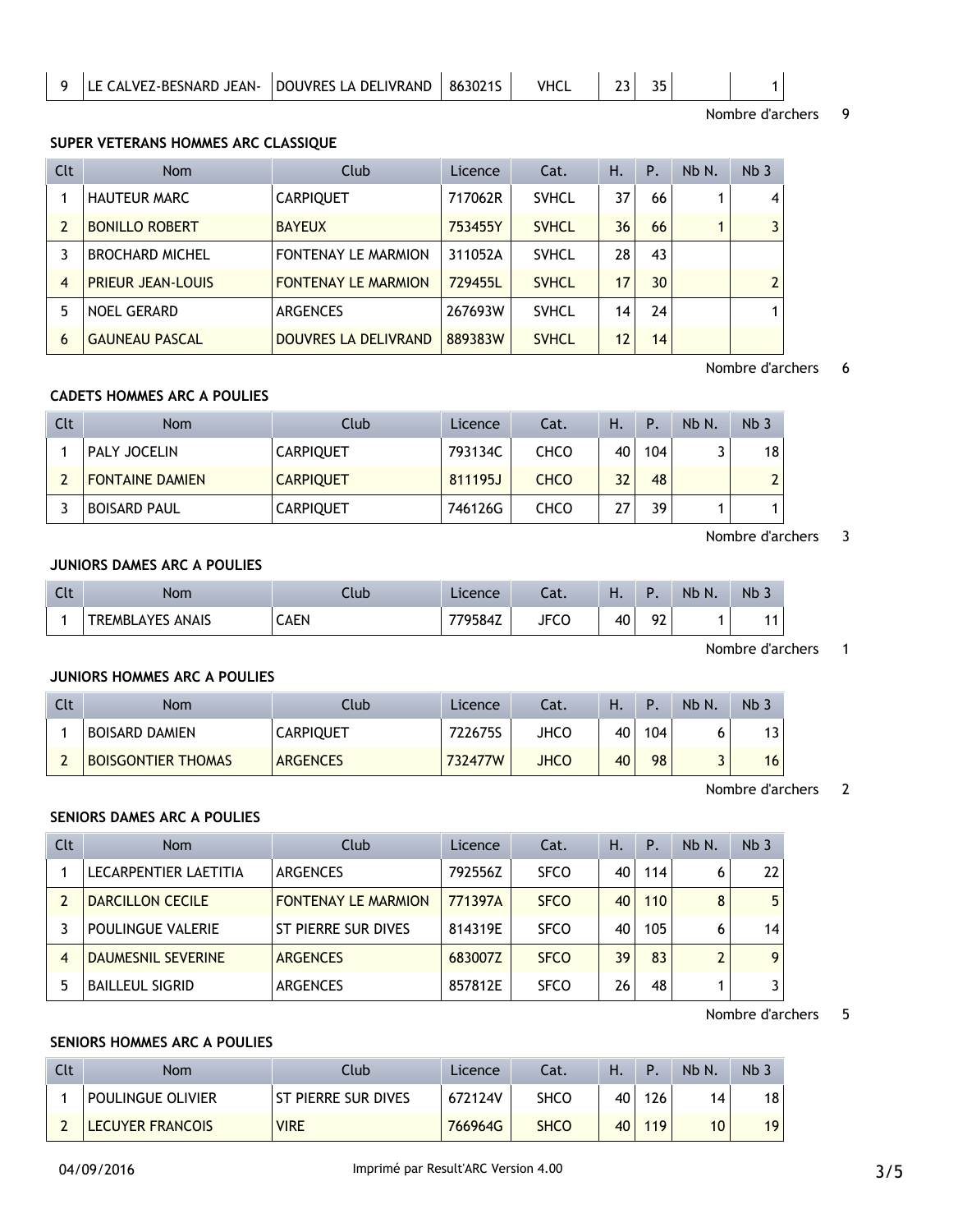| 3              | <b>BOUET LUDOVIC</b>      | <b>ARGENCES</b>            | 713285K | <b>SHCO</b> | 40 | 118 | 10             | 19 |
|----------------|---------------------------|----------------------------|---------|-------------|----|-----|----------------|----|
| $\overline{4}$ | <b>ANFRAY GILDAS</b>      | <b>FONTENAY LE MARMION</b> | 717158V | <b>SHCO</b> | 40 | 117 | 8              | 21 |
| 5              | <b>DARCILLON DENIS</b>    | <b>FONTENAY LE MARMION</b> | 771395Y | <b>SHCO</b> | 40 | 117 | 7              | 23 |
| 6              | <b>BAILLEUL MICHEL</b>    | <b>CAEN</b>                | 793222Y | <b>SHCO</b> | 40 | 115 | 9              | 17 |
| $\overline{7}$ | <b>LEGRAND CHRISTOPHE</b> | <b>ARGENCES</b>            | 732164F | <b>SHCO</b> | 40 | 115 | 8              | 19 |
| 8              | <b>MOULIN STEVE</b>       | <b>CONDE SUR NOIREAU</b>   | 742878B | <b>SHCO</b> | 40 | 100 | 4              | 13 |
| 9              | <b>DUPONT OLIVIER</b>     | <b>FONTENAY LE MARMION</b> | 723986S | <b>SHCO</b> | 40 | 97  | 3              | 13 |
| 10             | <b>OUZOUF CHRISTOPHE</b>  | <b>ARGENCES</b>            | 826745L | <b>SHCO</b> | 40 | 93  | $\overline{2}$ | 11 |
| 11             | <b>LANGLOIS PAUL</b>      | <b>CAEN</b>                | 749305M | <b>SHCO</b> | 40 | 92  | 3              | 8  |
| 12             | <b>CARVILLE WILLIAM</b>   | <b>CAEN</b>                | 693837W | <b>SHCO</b> | 39 | 97  | 4              | 15 |

## Nombre d'archers 12

# **VETERANS HOMMES ARC A POULIES**

÷.

| Clt | Nom                 | Club             | Licence | Cat.        | Н. | <b>P.</b> | Nb N. | Nb <sub>3</sub> |
|-----|---------------------|------------------|---------|-------------|----|-----------|-------|-----------------|
|     | MALDONADO HUBERT    | <b>CARPIQUET</b> | 872011N | VHCO        | 40 | 106       | 5     | 16 <sup>1</sup> |
|     | <b>YVETOT BRUNO</b> | <b>ARGENCES</b>  | 254407E | <b>VHCO</b> | 40 | 98        | ີ     | 17              |
|     | LECOUTURIER ERNEST  | <b>CARPIQUET</b> | 855766F | <b>VHCO</b> | 38 | 82        |       | 9               |
| 4   | <b>AUBERT REGIS</b> | <b>CAEN</b>      | 685896P | <b>VHCO</b> | 36 | 79        | ີ     | 10 <sup>1</sup> |

Nombre d'archers 4

# **SUPER VETERANS DAMES ARC A POULIES**

| Clt | Nom                     | Ilub            | Licence | Cat.         | . .              |    | Nb N. | <b>Nb</b> |
|-----|-------------------------|-----------------|---------|--------------|------------------|----|-------|-----------|
|     | <b>AUTHOUART ANNICK</b> | <b>ARGENCES</b> | 761618W | <b>SVFCO</b> | <u>ົາສ</u><br>JI | 70 |       | ᄃ<br>J    |

Nombre d'archers 1

## **SUPER VETERANS HOMMES ARC A POULIES**

| Clt | <b>Nom</b>              | Club             | Licence | Cat.         | н. | Ρ. | Nb N. | Nb <sub>3</sub> |
|-----|-------------------------|------------------|---------|--------------|----|----|-------|-----------------|
|     | AUTHOUART JEAN MARIE    | ARGENCES         | 761617V | <b>SVHCO</b> | 40 | 95 |       | 12 <sup>1</sup> |
|     | <b>LAJOIE MICHEL</b>    | <b>CARPIQUET</b> | 383577G | <b>SVHCO</b> | 40 | 94 |       | 14              |
|     | <b>MARC JEAN PIERRE</b> | CAEN             | 388189V | <b>SVHCO</b> | 39 | 98 |       | 8               |

Nombre d'archers 3

## **SENIORS HOMMES ARC DROIT**

| Clt | <b>Nom</b>               | Club                 | Licence | Cat.        | Η. | Ρ. | $Nb$ $N$ | Nb <sub>3</sub> |
|-----|--------------------------|----------------------|---------|-------------|----|----|----------|-----------------|
|     | <b>BOISGONTIER HERVE</b> | ARGENCES             | 744948B | <b>SHAD</b> |    | 30 |          |                 |
|     | <b>GONCALVES MANUEL</b>  | <b>ARGENCES</b>      | 464592S | <b>VHAD</b> |    |    |          |                 |
|     | MEYER PASCAL             | DOUVRES LA DELIVRAND | 649972S | VHAD        |    |    |          |                 |

Nombre d'archers 3